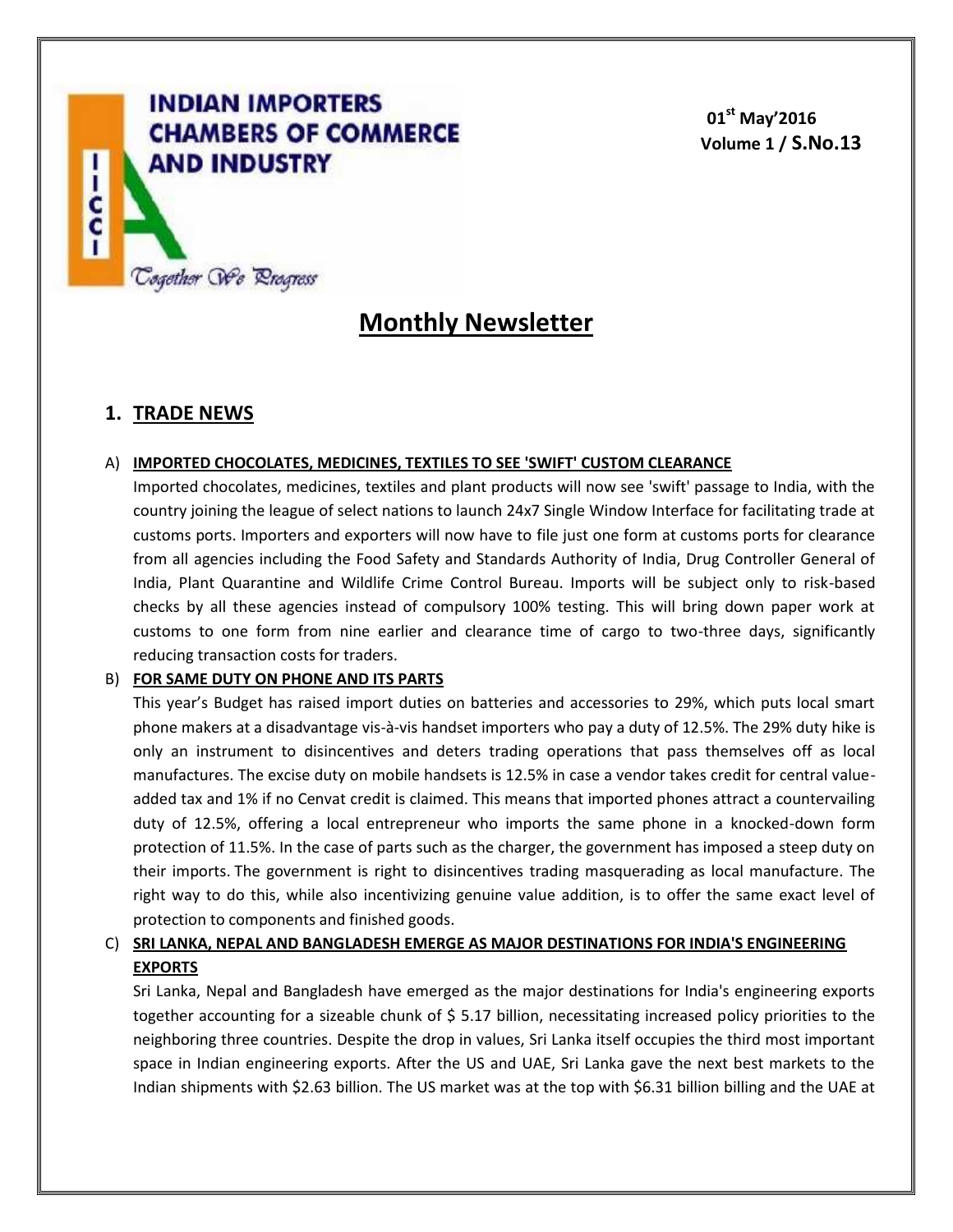\$3.8. In the entire engineering pack, Nepal accounted for \$1.2 billion while Bangladesh \$1.3 billion for the period under review.

#### D) **THE CHINESE HOLE IN INDIA'S TRADE**

China has come to a stage where anything that happens to its economy has global reactions. While India's trade deficit with all other countries has fallen, that with China has risen substantially. India's trade deficit with China has risen 13 times in 10 years where as with all other countries it has fallen 28% in 6 years. India's trade deficit (2015-16) with China: \$53.1 billion and with other countries: \$65.4 billion. India's exports o China: \$8.3 billion and imports: \$ 56.9 billion. China's GDP in 2015 \$10.3 trillion. India: \$2 trillion. Share of industry in China's GDP 45%. India: 30%. China's imports in 2015 \$1.6 trillion. India: \$450 billion. China's exports in 2015 : \$2.2 trillion. India: \$310 billion. Exchange rate of Yuan 6.47 against \$. India: Rs 66.65. China's foreign exchange reserves \$3.2 trillion. India: \$366 billion.

#### E) **INDIA, AFGHANISTAN AND IRAN FINALISE CHABAHAR AGREEMENT**

India, Afghanistan and Iran have finalized the Chabahar Agreement to operationalise the strategic port, giving India much-needed access to Afghanistan in the absence of transit rights through Pakistan. It will significantly enhance utilization of Chabahar Port, contribute to economic growth of Afghanistan and facilitate better regional connectivity. The agreement will be a strategic bulwark for greater flow of people and goods among the three countries, as well as in the region. Chabahar is being billed as India's gateway to Afghanistan and beyond, including Central Asia, Russia and Europe.

## **2. FDI**

#### **A) COMPANIES FERRYING CASH FOR BANKS CAUGHT IN FDI POLICY TANGLE**

Companies ferrying cash for banks are caught in a policy tangle with the home ministry insisting that 100% FDI cannot be allowed in them. The home ministry has said their activities come under the Private Security Agencies Regulation Act (PSARA) that allows only 49% FDI. The Department of Industrial Policy and Promotion (DIPP) had bracketed them as part of the logistics sector in which 100% FDI is allowed. India's big private banks that are majority foreign owned may also find themselves on the wrong side of such a policy in respect of the wholly owned subsidiaries set up by them to manage cash logistics.

#### **B) FDI IN INDIA REACHES RECORD \$51 BILLION IN 11 MONTHS OF FY16**

FDI into India touched the "highest ever" mark of \$51 billion during the April-February period of last fiscal ended March 31. The FDI numbers reflects that the government has been able to create a suitable climate in which the foreign investors feel confident that interest is protected.

#### **C) GOVT LIKELY TO COMPLETELY BAN FDI IN TOBACCO SECTOR**

After making it mandatory to carry larger pictorial warnings on cigarette packets, the government is now working on a proposal to completely ban FDI in the tobacco sector. At present, FDI is permitted in technology collaboration in any form, including licensing for franchise, trademark, brand name and management contract in the tobacco sector. However, it is prohibited in manufacturing of cigars, cigarettes of tobacco and tobacco substitutes. The Commerce and Industry Ministry is proposing to even ban FDI in licensing for franchise, trademark, brand name and management contract in the sector.

# **3. ECONOMY**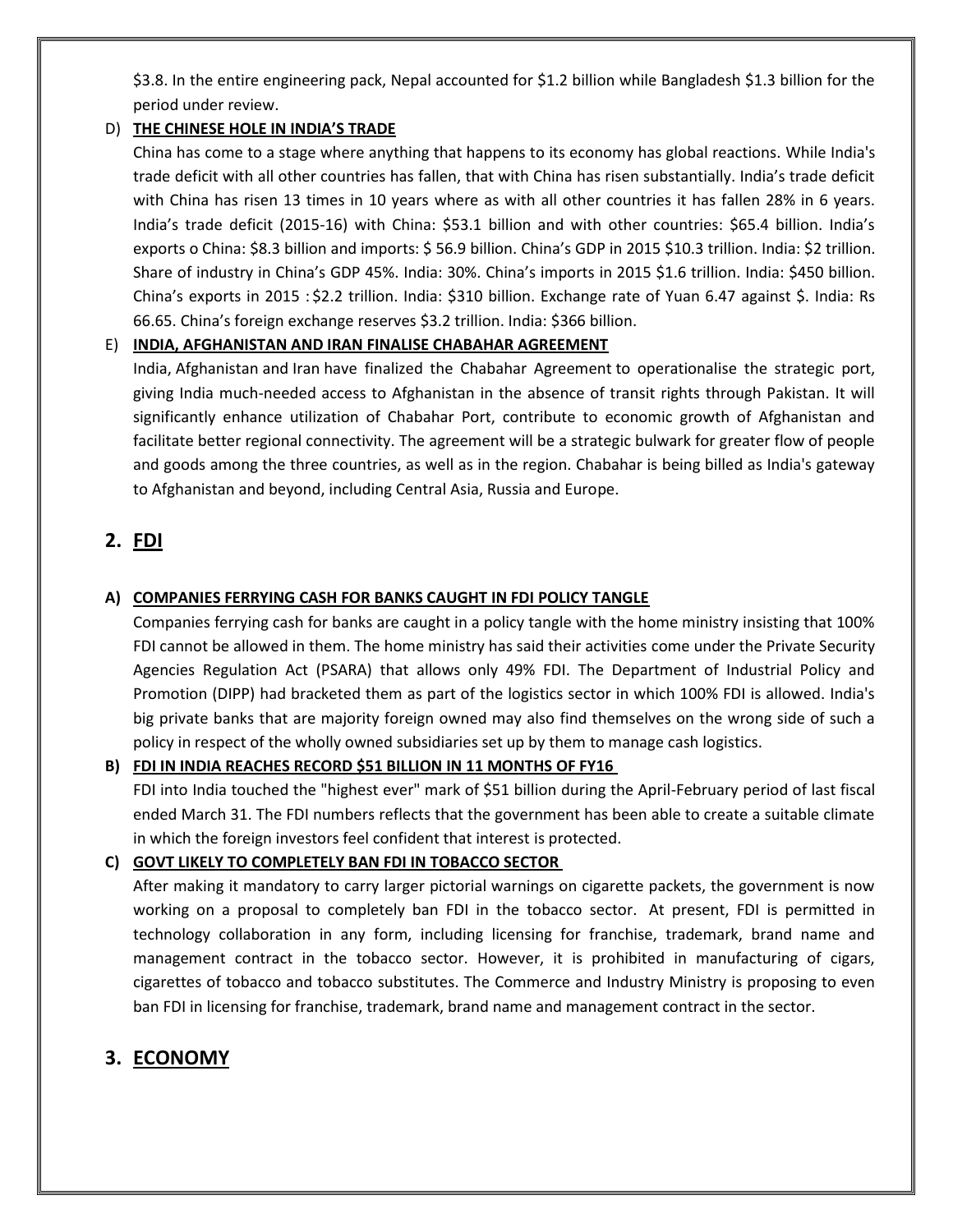#### **A) INDIA'S FOREIGN EXCHANGE RESERVES SURGE TO RECORD HIGH OF \$360 BILLION**

India's foreign exchange reserves swelled to a record high of \$360, largely on account of the Reserve Bank of India's dollar purchases to rein in the rupee's strength as foreign funds poured into Indian financial markets.

#### **B) ECONOMY'S GROWTH MOMENTUM TO BE 8% OR MORE IN THE NEXT COUPLE OF YEARS**

The Economic Survey 2015-16 presented in the Parliament emphasizes that Indian economy will continue to grow more than 7% for the third year in succession in 2016-17 helped by a normal monsoon, despite global meltdown. The Economic Survey (2015-16) states that due to Government's commitment to carry the reform process forward, conditions do exist for raising the economy's growth momentum to 8% or more in the next couple of years. The survey underlines that despite global headwinds and a truant monsoon, India registered 7.2% growth in 2014-15 and 7.6% in 2015-16, thus becoming the fastest growing major economy in the world.

#### **C) EXPORTS SLIP 15.8% ON SLOW GLOBAL RECOVERY, LOW COMMODITY PRICES**

Pulled down by slow global recovery, softening commodity prices and weak demand, the country's exports for FY16 settled at their lowest since FY11. Exports added up to \$261.1 billion in FY16, down 15.85% from \$310 billion in 2014-15. According to Commerce and Industry Ministry, the cumulative value of imports for the period April-March 2015-16 was \$379.5 billion against \$448.03 billion, registering a 15.28% decline and leaving a trade deficit of \$118.5 billion during the year. The trend of falling exports is in tandem with other major world economies. Exports have fallen for sixteen months in a row.

#### **D) STEEL IMPORTS RISE BY 26% TO 12 MT IN FY'16**

Steel imports increased by 25.6% to 11.71 million tonnes in the last fiscal compared to 9.32 million tonnes (MT) in 2014-15. The domestic production of finished steel in the last financial year declined to 90.39 million tonnes (provisional), over 92.16 million tonnes in 2014-15.

# **4. PAN INDIA**

#### **A) INDIA'S FASTEST TRAIN GATIMAAN EXP**

The Indian Railways aims to beat its speed record after a gap of 28 years with the inaugural run of the Gatimaan Express. Gatimaan Express, India's first semi high-speed train, will cover the 184 kilometerdistance from Hazrat Nizamuddin station to Agra in 100 minutes, clocking a maximum speed of 160 kmph. The Bhopal Shatabdi — with a maximum speed of 150 kmph — is currently India's fastest train. Fares for Gatimaan have been fixed at Rs 750 for chair car and Rs 1500 for executive class as against the existing Shatabdi fare of Rs 515 for chair car and Rs 1010 for executive class. A choice of cuisine including Punjabi, South Indian and Continental food will be on offer.

#### **B) 'MALLU MECCA' LOSING SHEEN**

With oil prices plunging, the Gulf is no longer the land of opportunity for Indian migrants workers. Many of them have lost jobs and are packing up to return home; others are settling for salary cuts and bleak days ahead. 2.6mn Indians live in UAE, comprising over 25% of total population; Emiratis account for only 13%. 40% of Indians are estimated to be from Kerala, earning UAE the epithet of 'Mallu Mecca'. 4,000 dirhams (nearly Rs 72,000) pm is the minimum income required to bring family into UAE but close to 60% of expats earn less than 3,000 dirhams (about Rs 54,000) pm. India-UAE is 4th largest remittance corridor in the world, with annual remittance of over \$13 billion. Total remittance from Gulf in 2014-15 was stagnant at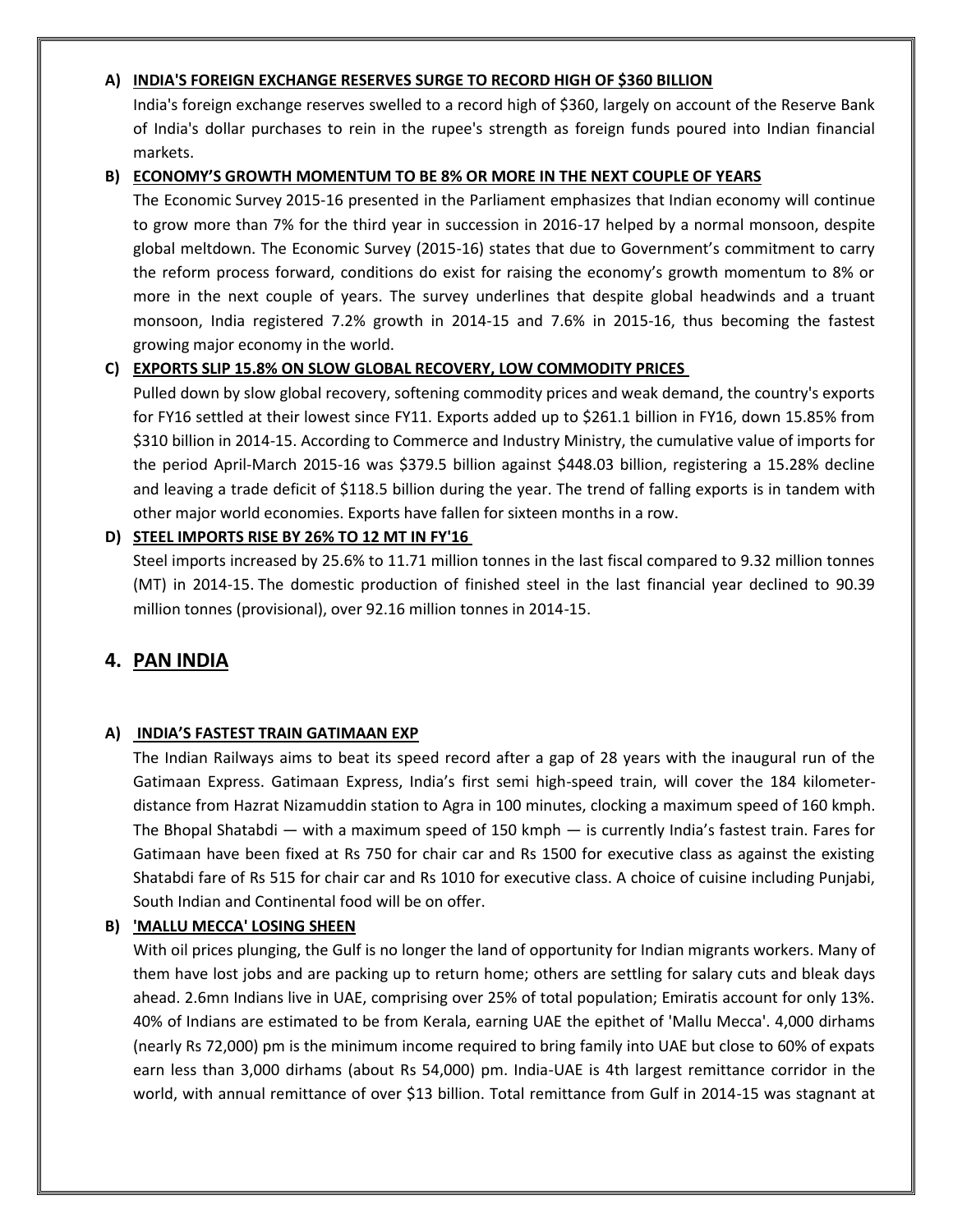\$69.8bn, compared to \$69.6 billion in 2013-14. Remittance in 2015-16 could fall below the 2014-15 figure. UAE-based Indian millionaires include Micky Jagtiani (1) of Landmark Group, Yousuff Ali M A (2) of Lulu Hyper mall, Ravi Pillai of the Ravi Pillai Group, the Chhabrias of Jumbo Group, Sunny Varkey of GEMS Education, Tony Jashanmal (3) of the Jashanmal Group and Joy Alukkas of Joyalukkas Jewellery.

#### **C) COUNTRIES THAT LET YOU CRUISE WITH AN INDIAN LICENSE**

Ever wanted to take one of those epic road trips shown in Bollywood films but didn't quite know how? Here are 10 countries that let you drive with an Indian licence: Germany, South Africa, Norway, Canada, New Zealand, Switzerland, Australia, France, US, Great Britain.

### **D) UAE-BASED LULU GROUP TO INVEST RS 5,000 CRORE IN INDIA**

UAE- based Lulu Group, which runs a retail chain of over 120 hypermarkets in the Middle East, has decided to invest Rs 5,000 crore in India over the next four years, largely for setting up shopping malls. They have got India's biggest shopping mall in Cochin and have decided to set up one shopping mall in Thiruvananthapuram, one in Bengaluru, one in Chennai and one in Hyderabad.

#### **E) MINISTRY FOR HAPPINESS**

Madhya Pradesh becomes the first state in India to have a Ministry for happiness.

### **F) INDIA TOP TRAFFIC CONTRIBUTOR TO INTERNATIONAL AIRPORTS**

India's fast growing international passenger traffic has made it the top destination country for major international airports. India's international passenger traffic grew by over 6% to 45.7 million passengers in 2014-15 as compared to 43 million the previous year. India is Dubai International airport's top destination and Dubai airport handled 78 million passengers in 2015. Singapore's Changi airport handled 3.4 million Indian passengers in 2015. India ranked seventh in Changi's top country links. Besides Dubai and Singapore, India is one of the biggest contributors of traffic to UK and Thailand. With outbound travel growing significantly, passenger traffic from India to Australia has almost doubled.

# **5. GOVERNMENT CIRCULARS AND POLICIES**

#### **A) ANTI-DUMPING DUTY ON DRILLING PIPES FROM CHINA**

India is likely to impose anti-dumping duty on import of certain types of iron and steel pipes from China used in drilling for oil and gas exploration to protect domestic manufacturers. The Directorate General of Anti-Dumping and Allied Duties(DGAD) has recommended to the revenue department to impose provisional levy, ranging between \$961.33 and \$1,610.67 per tonne. The product being considered by the DGAD includes boiler pipes or line pipes used in hydrocarbon industry and casing and tubing of a kind used in drilling for oil and gas exploration.

### **B) ANTI-DUMPING DUTY SLAPPED ON MEASURING TAPE**

The government is expected to impose anti-dumping duty of up to \$3.27 per kg on imports of measuring tapes from four countries, including Malaysia, Thailand and Vietnam. The DGAD in its report concluded that "there is dumping" from these countries and the "dumped imports are causing injury to the domestic industry". DGAD has recommended an anti-dumping duty in the range of \$1.87 per kg and \$3.27 per kg on the imports.

#### **C) ANTI DUMPING DUTY LIKELY ON CHEMICAL FROM 6 NATIONS**

Government may further extend the anti-dumping duty levied on imports of a chemical, used in plastic and other industry, from 6 countries, including China and Korea, to protect domestic players from cheap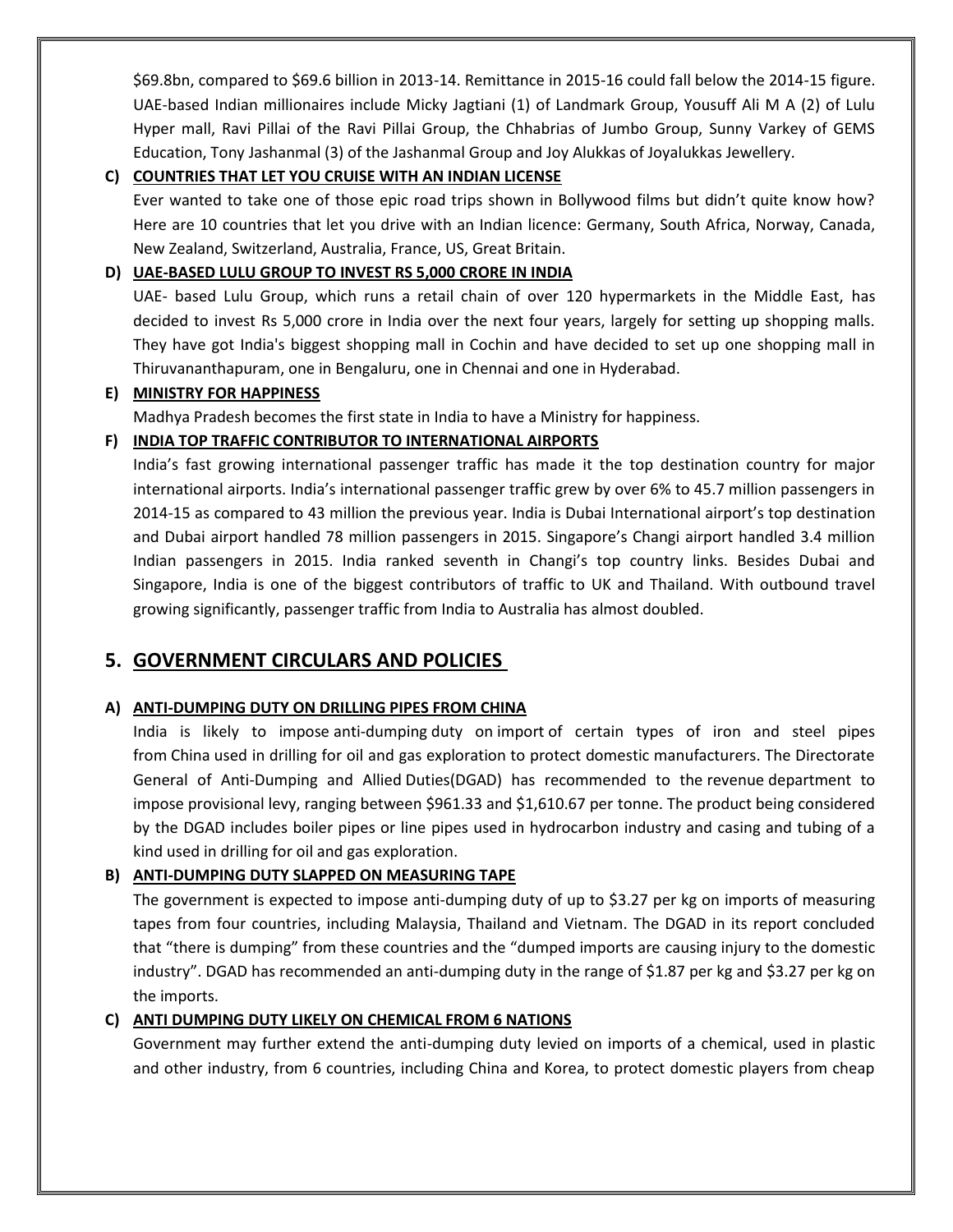shipments. DGDA suggested the city up to Rs.379 per tonne on the imports of Poly Vinyl Chloride (PVC) Paste/Emulsion Resin.

#### **D) THE "SWIFT" SYSTEM**

The SWIFT system, introduced by the Central Board of Excise and Customs (CBEC), allows importers and exporters to file just one form at ports for clearance from all agencies including the Food Safety and Standards Authority of India, Drug Controller General of India and Plant Quarantine and Wildlife Crime Control Bureau. SWIFT, or Single Window Interface for Facilitating Trade, also allows for risk-based assessment at customs. The programme cuts down on paperwork procedures significantly but not the waiting period of six-seven days. The new initiative seeks to address this issue.

### 6. **WORLD NEWS**

#### **A) MOVE OVER GLASS, HERE COMES TRANSPARENT WOOD**

A team of researchers have managed to transform real wood into still-real transparent wood, paving way for greener homes. When it comes to indoor lighting, nothing beats the sun's rays streaming in through windows. Scientists have developed transparent wood that could be used in building materials and could help home and building owners save money on their artificial lighting costs. Although the wood isn't as crystal clear as glass, its haziness provides a possible advantage for cells solar.

#### **B) WORLD'S 'BEST PEPPER' KAMPOT RETURNS**

One of the most sought after strain of pepper called Kampot grows in Cambodia. Kampot's unique taste comes from the quartz that's present in the soil – and only in certain parts of Cambodia – especially around the small town that gives the pepper its name. Kampot pepper didn't become well-known outside of Asia until 1863, when French officials discovered the Kampot province off the Gulf of Thailand, and in turn, the pepper farms. A booming pepper export industry exploded in the 1930s and 1940s, when roughly 100 tons of pepper were produced a year and sent to high-end restaurants in Paris. The Pol Pot regime was a disaster for Kampot pepper. Farms were burned or converted into rice fields. Kampot pepper nearly went extinct. But now, the pepper farms are making a comeback. Kampot pepper sells at double the price of normal pepper – and that has created its own problem. Chemically treated Vietnamese pepper is now being sold as Kampot.

#### **C) FALLEN ANGEL, MADRID**

Sculptor Ricardo Bellver's Fallen Angel statue in Buen Retiro Park is said to be one of the few statues dedicated to Lucifer. It is rumoured to have been the meeting place for satanic rituals in the 1950s. Rising 666 metres above sea level doesn't help stave off those whispers.

#### **D) CUBA LEFT DRY AS US TOURISTS GUZZLE ITS BEER**

Cubans are facing a shortage of their favorite brands of beer, as a surge in American tourists and proliferation of new private watering holes put the island's main brewery under strain. Cuba's main brewer Bucanero is considering opening a new plant to keep up with the demands of thirsty tourists descending on the country — last year Cuba welcomed a record 3.5 million visitors, up 17% on the previous year. American visitors, meanwhile, rose 77% to 161,000. Americans have been visiting Cuba in droves since US president eased travel curbs last year. Fidel Castro could have predicted this, but he may need to guard his trademark Cuban cigars zealously – who knows, the Americans could target them next.

#### **E) PEABODY, WORLD'S TOP PRIVATE COAL MINER, FILES FOR BANKRUPTCY**

Peabody Energy Corp, the world's largest privately owned coal producer, filed for US bankruptcy protection citing the Chinese factor. The company listed both assets and liabilities in the range of \$10-50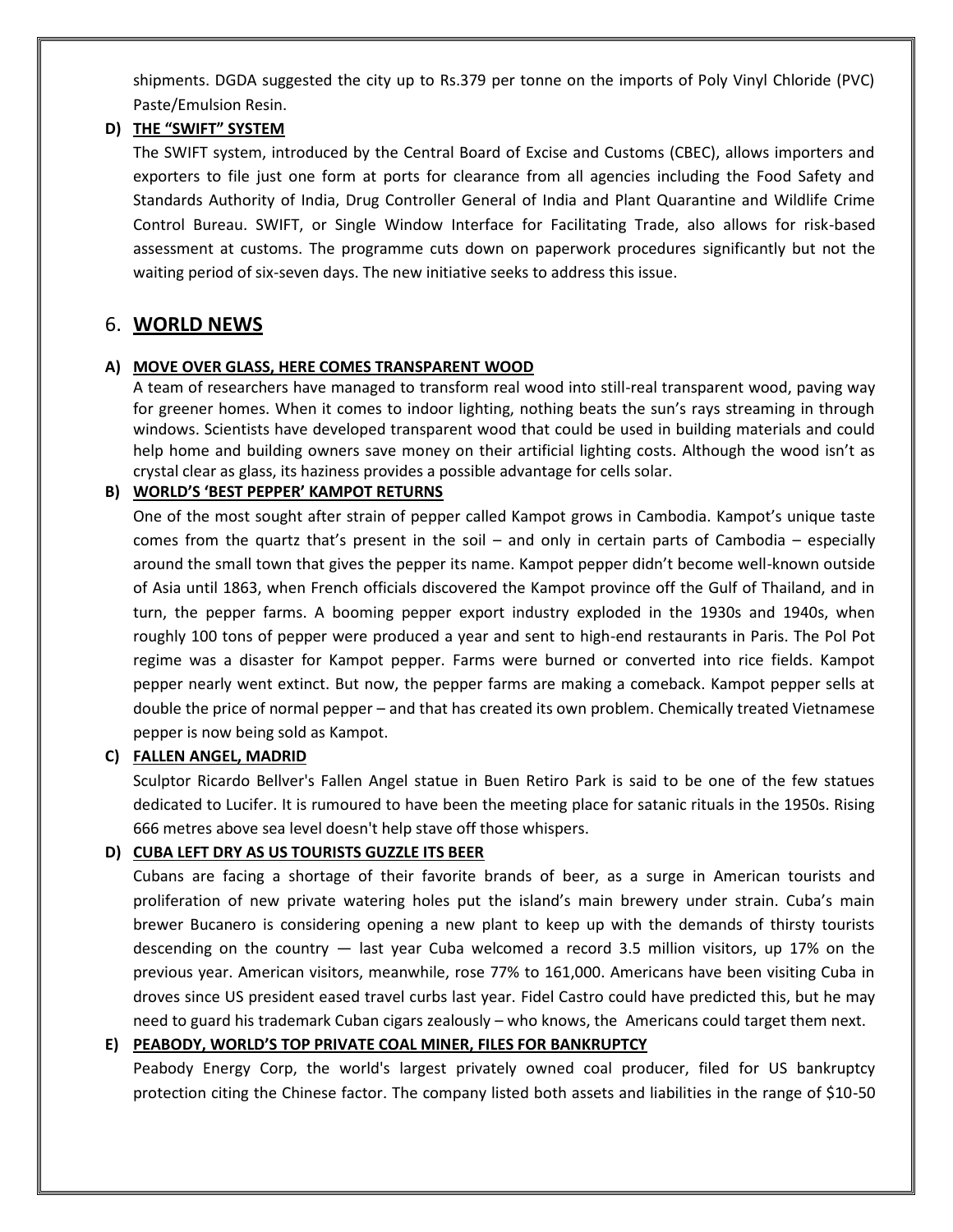billion (Rs 66,000-3.3 lakh crore). As once fast-growing markets such as China and Brazil began to slow, coal prices have plunged, leaving Peabody unable to service a recent loan taken to expand into Australia. Peabody had taken a \$800 million debtor-in-possession financing, including a \$500-million term loan, \$200 million bonding accommodation facility and a letter of credit worth \$100 million. As demand for metallurgical coal fell, particularly in China, Peabody's woes intensified. It made a \$700 million write-down on its Australian metallurgical coal assets last year.

#### **F) LIMIT USE OF OUR PASTA SAUCES : MARS FOOD**

Mars Food, the maker of Dolmio and Uncle Ben's, says some of its pasta sauces will soon carry labeling suggesting they should only be an occasional treat due to high content of sugar, salt or fat. The company says it's helping consumers to shift taste preferences to lower sodium foods and supporting efforts by Britain's department of health and the US FDA. Mars says some products, like pesto, contain higher levels of sugar, salt and fat to ensure authentic taste. As such, they are not meant for use every day. The move comes after UK recently announced a sugar tax, to tackle childhood obesity.

#### **G) TRADE IN FAKES WORTH \$ 461 BILLION**

Imports of counterfeit and pirated goods are worth nearly half a trillion dollars a year, or around 2.5% of global imports. The total value of imported fake goods worldwide was USD 461 billion in 2013. Up to 5% of goods imported into the European Union are fakes. US, Italian and French brands the hardest hit. Fake products crop up in everything from handbags and perfumes to machine parts and chemicals but footwear is the most-copied item. Most fake goods originate in middle income or emerging countries, with China the top producer. Postal parcels are the top method of shipping bogus goods, reflecting the importance of online commerce in international trade . The traffic goes through complex routes via major trade hubs like Hong Kong, Singapore and free trade zones such as those in the UAE. Other transit points include countries with weak governance and wide spread organized crime such as Afghanistan and Syria. **Countries where most fake goods originate:** China, Hong Kong, Turkey, Singapore, Thailand, India, Morocco, UAE, Pakistan, Egypt.

#### **H) MOROCCO: ONE OF THE WORLD'S OLDEST LIBRARIES IS RENOVATED**

Founded 12 centuries ago by a pioneering woman and nestled in the old medina of Fez, Morocco's University of al-Qarawiyyin library is one of the world's oldest libraries, home to unique Islamic manuscripts treasured by historians. From calligraphic designs on the walls to ceramic patterns on the floors and wooden carvings on the ceilings, the fingerprint of almost every ruling dynasty since the 9th century can be seen in the architecture. The architect leading its restoration, Aziza Chaouni, hopes it will open to public for the first time in its long history.

#### **I) 50% OF GREAT BARRIER REEF CORAL DYING**

93% Of World's Largest Living Ecosystem Has Fallen Prey To Bleaching. 7% of the Great Barrier Reef, which attracts around \$3.9 billion in tourism every year, has been untouched by mass bleaching that is likely to destroy half the coral. Bleaching occurs when the water is too warm, forcing coral to expel living algae and causing it to calcify and turn white. Mildly bleached coral can recover if the temperature drops, otherwise it may die. The Great Barrier Reef stretches 2,300 km along Australia's northeast coast and is the world's largest living ecosystem.

#### **J) SAUDI ARABIA TO TAKE \$10 BILLION FOREIGN LOAN**

Saudi Arabia will take a \$10 billion loan from foreign banks to help close the gap in its state finances from collapsed oil revenues. US, European, Japanese and Chinese banks are lending the funds at about 120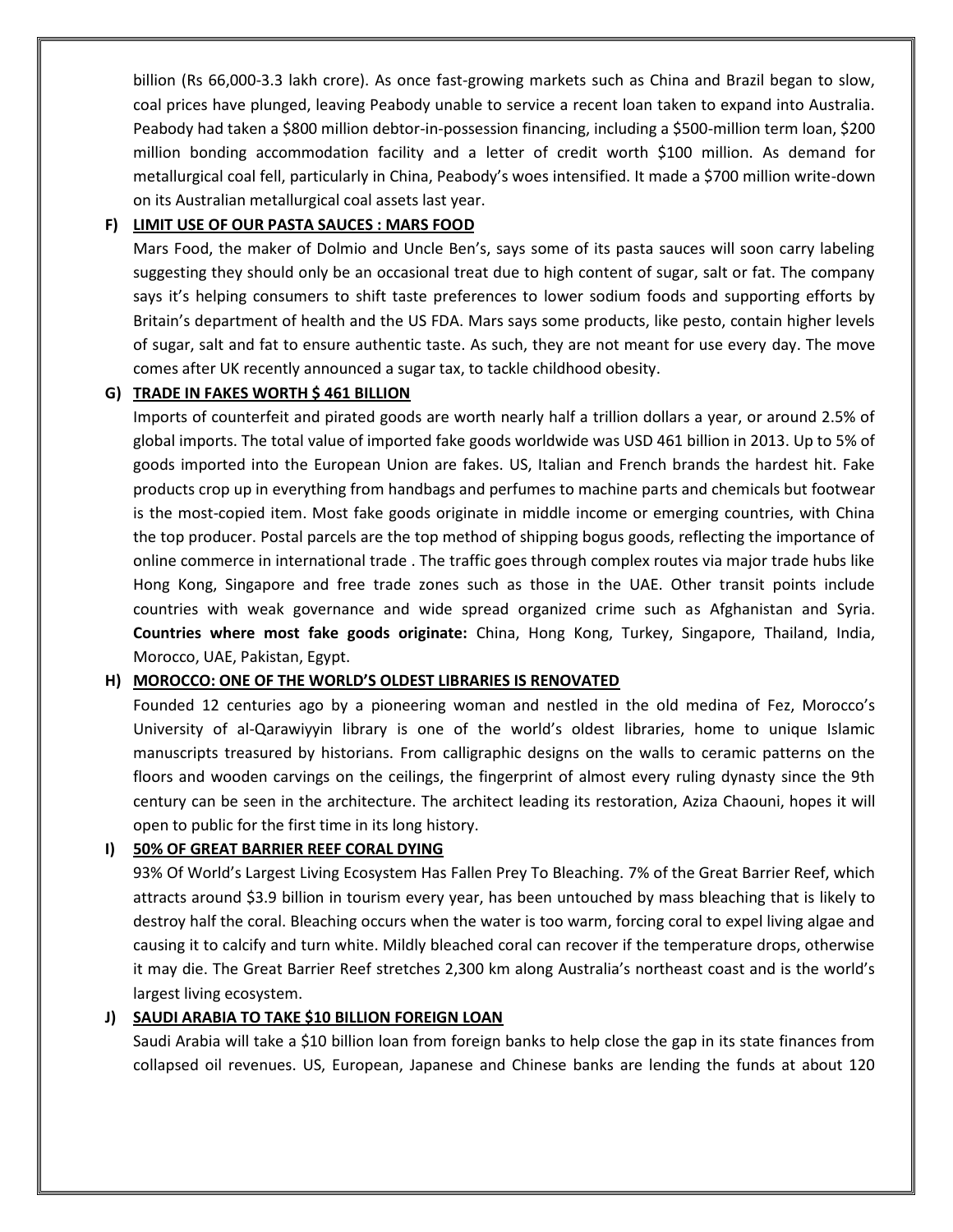basis points above London's interbank offered rate. Riyadh posted a record budget deficit of \$98 billion in 2015 and projects an \$87 billion shortfall for this year.

#### **K) ECUADOR LARGEST EXPORTER OF BANANAS**

Ecuador is the world's largest exporter of bananas which is pegged at \$ 2 trillion every year.

#### **L) SAUDI ARABIA THREATENS TO SELL \$750 BILLION US ASSETS**

Saudi Arabia has reportedly told the Obama administration and congressional leaders that it will sell billions of dollars in U.S. financial assets if Congress passes a bill to make the Saudi government legally responsible for any role in the 9/11 attacks. The Saudi foreign minister, meanwhile, has reportedly threatened to dump up to \$750 billion in U.S. assets if such legislation is passed.

#### **M) EU LIFTS BAN ON SRI LANKA'S FISHERIES EXPORTS**

The European Union (EU) has lifted its 15-month-long ban on Sri Lanka's fisheries exports. Prior to the ban imposed in January 2015, the EU accounted for nearly one-third of Sri Lanka's fish exports in terms of volume and about 40% of the exports in terms of revenue. Against the total fish export earnings of \$ 267 million that year, Sri Lanka got \$ 108 million from the Europe. The ban was imposed on the ground that Sri Lanka indulged in "illegal, unreported and unregulated fishing. In the run-up to the EU's decision, the Sri Lanka government took a number of steps to have the ban lifted. Rules and regulations were introduced in tune with international norms and new regulations framed for high seas fishing. A national plan was prepared to counter illegal, unreported and unregulated (IUU) fishing.

#### **N) ALIBABA'S JACK MA IS ASIA'S RICHEST MAN**

Alibaba's chairman Jack Ma overtook Dalian Wanda's Wang Jianlin as Asia's richest man after the ecommerce giant's financial affiliate raised a record amount in its latest round of fundraising. Ma added \$4.3 billion to his fortune after his Ant Financial's latest deal, expanding his wealth to \$33.3 billion, according to the Bloomberg Billionaires Index. That puts him ahead of Wang's \$32.7 billion and Hong Kong tycoon Li Kashing's \$29.5 billion.

#### **O) NEW ZEALAND'S 'STUNNING' \$5 BILL NAMED BEST BANKNOTE OF THE YEAR**

New Zealand's five-dollar note has been named the banknote of the year for 2015, a "clear winner" among nearly 40 eligible designs from a record 20 countries. New Zealand's five-dollar note has been named the banknote of the year for 2015, a "clear winner" among nearly 40 eligible designs from a record 20 countries- by the International Bank Note Society. The note printed by a Canadian company, the \$5 shows mountaineer Sir Edmund Hillary facing the South Island's Aoraki/Mount Cook, and, on the other side, a rare yellow-eyed penguin and local flora.

#### **P) WORLD'S LONGEST SERVING PRESIDENT FROM EQUATORIAL GUINEA**

Teodoro Obiang Nguema has never received less than 97% of the vote in an election. This time also with partial results indicating that 99.2% of the vote has gone in his favour and he is set for another seven years. Nguema is head of Africa's third highest crude-oil producer and has been accused of embezzling most of his country's oil wealth during his 37 years in office.

#### **Q) TIGER, TIGER BURNING BRIGHT**

After decades of constant decline, the world has for the first time seen an increase in the global tiger population. The number of tigers in the wild has increased from  $3,200$  to  $3,890$  — an increase of nearly 22%, with India continuing to be home to the highest number of big cats. The increase in world tiger population is attributed to multiple factors including increases in tiger populations in India, Russia, Nepal and Bhutan, improved surveys and enhanced protection. India alone recorded an increase of over 500